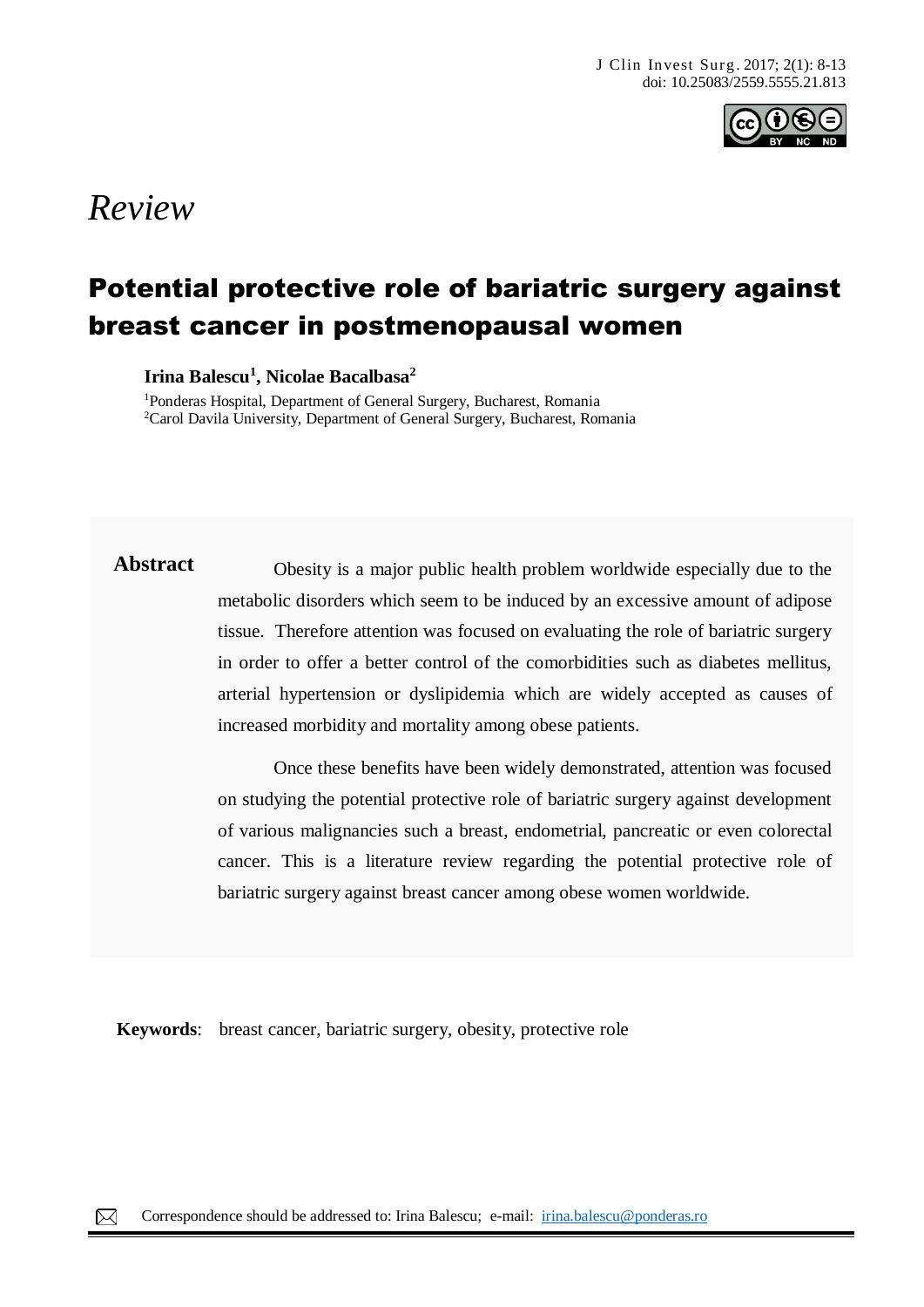## **Introduction**

Obesity has become a major health problem worldwide, especially due to the associated comorbidities such as dyslipidemia, arterial hypertension, sleep apnea or diabetes mellitus (1-3). Overweight (defined as a body mass index greater than 25 kg/m2) and obesity (defined as a body mass index greater than 30 kg/m2) represent common conditions currently, 65% of the adults in the United States of America being overweight and 30% of the same population being classified as obese persons (4). All these findings associated with the observation that most patients submitted to conservative, dietary regimens fail to report a consistent, long term weight loss leaded to the apparition of the concept of bariatric surgery. The most common types of surgical bariatric procedures consist of restrictive methods (the most frequently performed being laparoscopic sleeve gastrectomy) or malabsorbtive procedures (such as laparoscopic gastric bypass or duodenal switch). Once the benefits in terms of consistent, permanent weight loss and the amelioration of the associated comorbidities have been widely reported in cases submitted to this kind of surgical approach, bariatric surgery has become the gold standard in treating obese patients (5-7).

Another important pathological correlation was the one between obesity and the development of certain malignancies, most often obese patients being diagnosed with gastrointestinal malignancies (especially colorectal cancer), genitourinary malignancies (such as breast, endometrial, cervical, ovarian, prostatic or kidney carcinomas) and even hematological malignancies (such as lymphomas) (8, 9). Although the first data suggesting this association originates in the early '90's, the first studies demonstrating the strong correlation between obesity and malignant conditions were published in the past incriminated (12).

few years. These observations, in association with the spectacular improvement of metabolic disorders after bariatric surgery encouraged the surgeons worldwide to study the potential benefits of bariatric surgery in order to provide a protective role against various malignancies.

In the study conducted by Plecka et al. the authors demonstrated that for obesity related cancers (such as breast, prostate, endometrial, kidney or colorectal cancer)the overall incidence ratio is 1,04 for all subjects who were submitted to bariatric surgery compared to general population, demonstrating in this way that bariatric surgery might decrease the malignancy risk in formerly obese patients to a comparable rate with the one reported by normal weight patients (7).

#### *Association between obesity and breast cancer*

In postmenopausal women there is a strong level of evidence that obesity is associated with an increased risk of breast cancer due to an increased level of estrogen (9). In the meantime association of hormone therapy in obese postmenopausal women leads to a higher incidence of breast cancer. Administration of hormone therapy is usually associated with an alteration of hepatic protein synthesis, including an insufficiency of glucose metabolism related proteins (10). Oppositely to postmenopausal women, in premenopausal women things are not so clearly defined: while some studies report an inverse association between obesity and breast cancer risk in premenopausal women (8), or the absence of any kind of correlation (11), other studies consider that obesity might provide a protective role against breast cancer. This phenomenon is explained through the fact that in obese patients severe modifications of the menstrual cycles (leading even to anovulatory infertility) might occur; in consequence a decreased number of ovulations and a reduced estrogen exposure is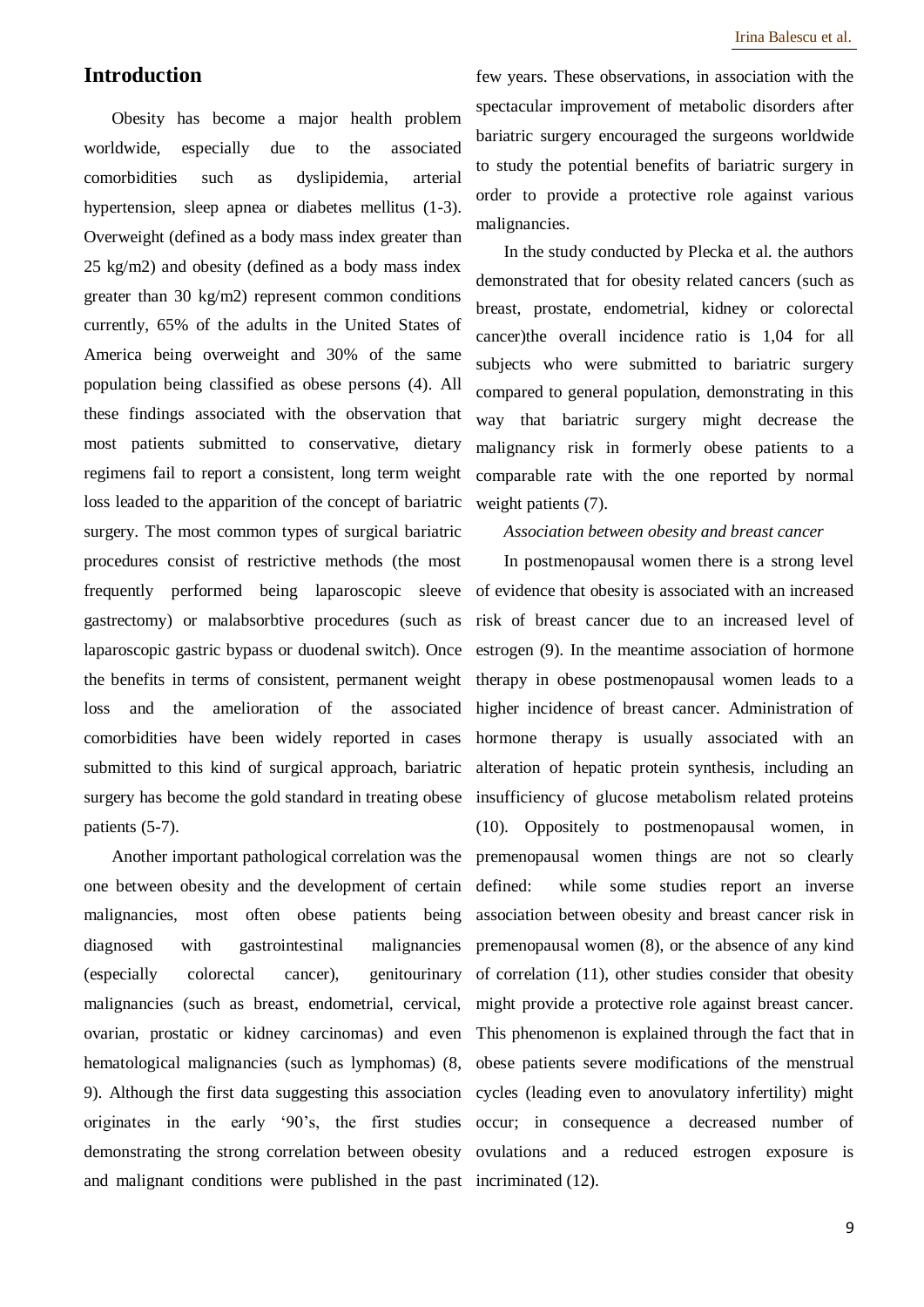However, in obese postmenopausal women not only a higher estrogen level leads to a higher incidence of breast cancer. Another important aspect is related to the fact that in this particular situation (obese, postmenopausal woman, with breast malignant tumor) the level of hormone receptors at the tumor level is higher than in normal weight patients. A meta-analysis which was conducted on nine cohorts and 22 casecontrol studies demonstrated that each five unit increase of the medium BMI was associated with a 33% increased risk of positive estrogen and progesterone receptors (13): this fact increases the sensibility of the tumoral cells to the circulant hormones (which are also present in a higher amount due to the presence of a higher amount of aromatase originating in the adipose tissue) (9). The main mechanisms of action of estrogens which were incriminated for the carcinogenic role consists of an antiapoptotic action of the estrogens in breast tissue in association with the mutagenic effect of the estrogen metabolites. Other hormones which might influence the tumor growth are the androgens; the androgens are also found in a higher amount in obese women and can be easily transformed in estrogens under the action of aromatase (14).

Another important modulator of the mitogenic activity of the cells is insulin. It is well known the fact that obese patients usually have a higher level of plasmatic glucose in association with a higher level of insulin due to the development of insulin resistance. In the meantime, a higher level of plasmatic insulin is associated with a higher mitotic and antiapoptotic effect which comes to accelerate the tissular growth, stimulating the tumoral development (15). The positive correlation between the higher levels of circulating insulin and breast cancer has been also demonstrated by the fact that administration of oral antidiabetic drugs such as metformin is associated with a lower risk of breast cancer. Metformin is a substance which inhibits liver gluconeogenesis leading to a better control of the plasmatic levels of circulating glucose,

and, in the meantime, decreasing the insulin resistance. Consequently, the insulin plasmatic levels will decrease and so will happen with its' antiapoptotic effect. Another important mechanism that leads to a lower risk of carcinogenesis in diabetic patients is by modulating the protein kinase activity especially in mTOR cancer-related pathway  $(9, 16)$ .

Other incriminated substances in tumoral development in obese patients are adipokines such as leptin and adiponectin; it has been demonstrated that in obese patients a higher level of leptin can be encountered, which has been also proved to have a mitogenic and antiapoptotic role. In the meantime, a lower level of adiponectin (an adipokine with antimitotic properties) is also usually seen. However the specific influence of adiponectin and leptin on breast cancer development has not been widely recognized, conflicting results being reported so far (17-19).

The role of bariatric surgery in decreasing the breast cancer risk in postmenopausal women

Once the correlation between obesity and breast cancer in postmenopausal women has been widely accepted, the attention was focused on the possible benefits of bariatric surgery on this special situation. The effect of bariatric procedures on the main mechanisms which are supposed to be responsible for this correlation (decreasing the amount of adipose tissue, decreasing the insulin resistance and modifying the levels of adipokines) transformed this surgical approach in a successful weapon in order to prevent the apparition of breast cancer in obese postmenopausal women.

The retrospective study conducted by McCawley *et al.* included 1482 patients submitted to bariatric surgery; among these cases 53 patients were also diagnosed with associate malignancies, breast and endometrial cancers representing the most frequently encountered cancers (in 15 and 9 patients respectively). Thirty four patients were diagnosed and treated for their malignancies before performing a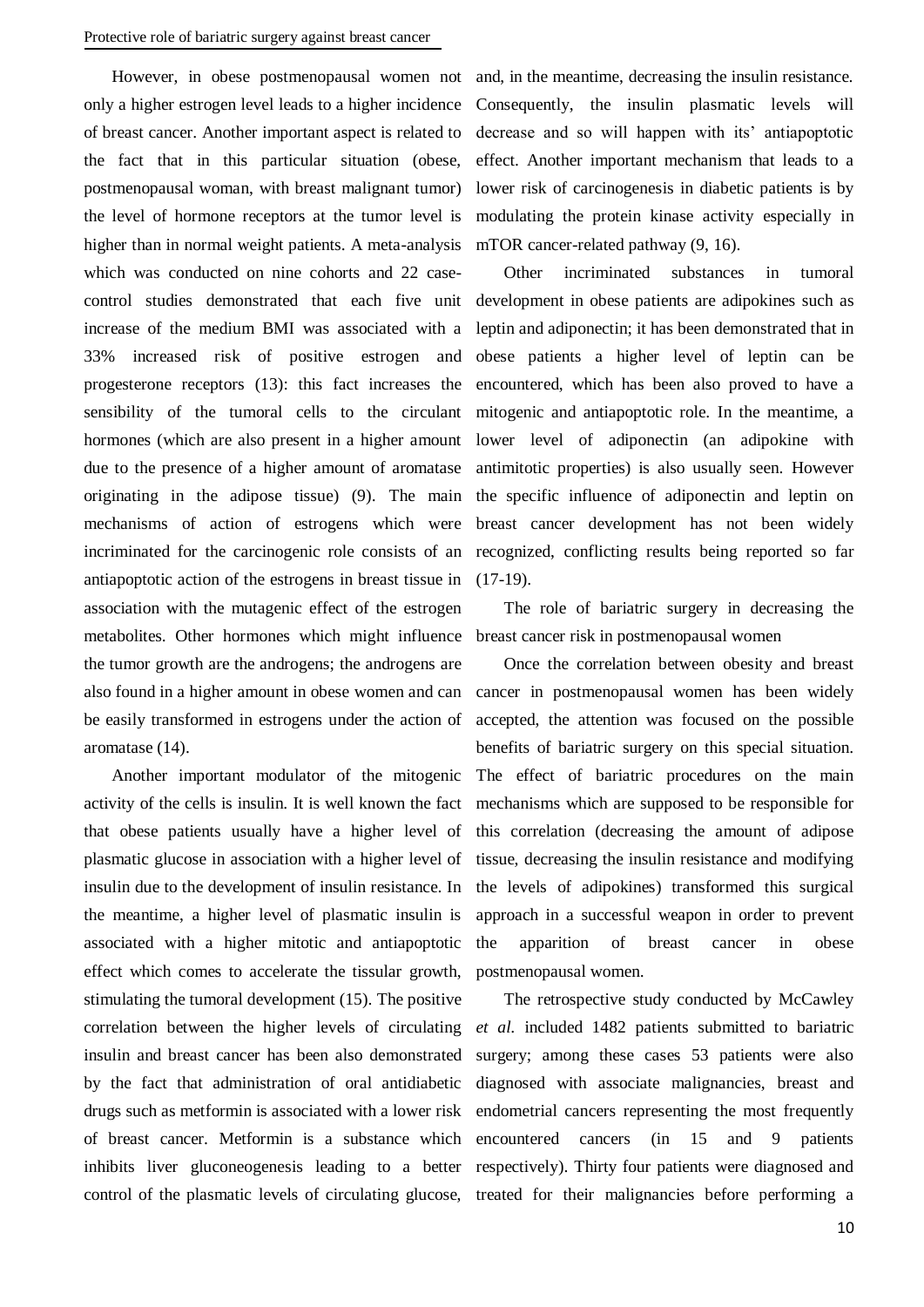bariatric procedure, the mean interval between cancer diagnosis and bariatric surgery being of 9,9 years. Other 17 patients were diagnosed with a malignant tumor after bariatric surgery, the mean interval being of 4,2 years. One patient was diagnosed during the preoperative workup while in another case the moment of cancer diagnosis remained unknown. Breast cancer was diagnosed during the preoperative workup for bariatric surgery in 46,7% of cases and after bariatric surgery in 53,3% of cases. These patients had a mean age of 46 years at the moment of breast cancer diagnosis and a mean BMI of  $50,8 \text{ kg/m}^2$ . The results were compared to the ones reported in a control group constituted by obese patients who were not submitted to bariatric surgery. Among these patient breast cancer was diagnosed in 9,4% of cases, while the mean age at diagnosis of breast cancer was 57,3 years. The authors demonstrated that bariatric surgery decreased breast cancer development in these patients; however it was not well established if the lower rates of breast cancer after performing a bariatric procedure were related to the metabolic changes induced by weight loss or if decreasing the patients' BMI leaded to an earlier diagnosis of a potential breast tumor (20).

In one of the most popular studies regarding the benefits of bariatric surgery the authors included 2010 patients submitted to bariatric procedures after 1987 and the results were compared with 20137 matched controls. After a median follow up of 10,9 years the hazard ratio of malignancy development in women who had been submitted to bariatric surgery was 0,58 as compared with those who were treated in a conservative manner. Similarly to McCawley's study, breast cancer and endometrial cancer were the most frequently encountered (in 23% and 22% of cases respectively) but data did not suggest a significant benefit for each type of malignancy individually (21).

Adams *et al.* demonstrated that the hazard ratio of developing any malignancy in obese women after a mean follow up of 12,5 years (after performing a bariatric procedure) was 0,73 (95% confidence interval 0,62-0,87); however the data regarding breast cancer was not significant  $(22)$ .

Other studies demonstrate an even closer connection between bariatric surgery and risk reduction of breast cancer; bariatric surgery proved to lower the risk of breast cancer development by 80% during the 5 years postoperatively (23).

## **Conclusions**

Although the protective role of bariatric surgery against breast cancer development in obese postmenopausal women is not well defined yet, a decrease of the incidence has been suggested in the studies conducted so far. The main incriminated mechanisms are related to the modulation of estrogen, insulin and adipokines' synthesis. However, large studies are still needed to offer a better analysis of this subject.

## **References**

1. Martinez CA, Walters JA 3rd, Sato EA, Hall JJ, Boutros SG. Deep Inferior Epigastric Artery Perforator Flap Breast Reconstruction in Patients With Previous Bariatric Surgery: Is It Safe and Feasible? *Ann Plast Surg*. 2016; 76(2): 216-20. PMID: 26756599

<https://doi.org/10.1097/SAP.0000000000000526>

2. Hedley AA, Ogden CL, Johnson CL, Carroll MD, Curtin LR and Flegal KM: Prevalence of overweight and obesity among US children, adolescents and adults, 1999-2002. *JAMA* 2004; 291(23): 2847-50. PMID: 15199035

#### <https://doi.org/10.1001/jama.291.23.2847>

3. Calle EE, Rodriguez C, Walker-Thurmond K and Thun MJ: Overweight, obesity and mortality from cancer in a prospectively studied cohort of U.S. adults. *N Engl J Med.* 2003; 348: 1625-38. PMID: 12711737

<https://doi.org/10.1056/NEJMoa021423>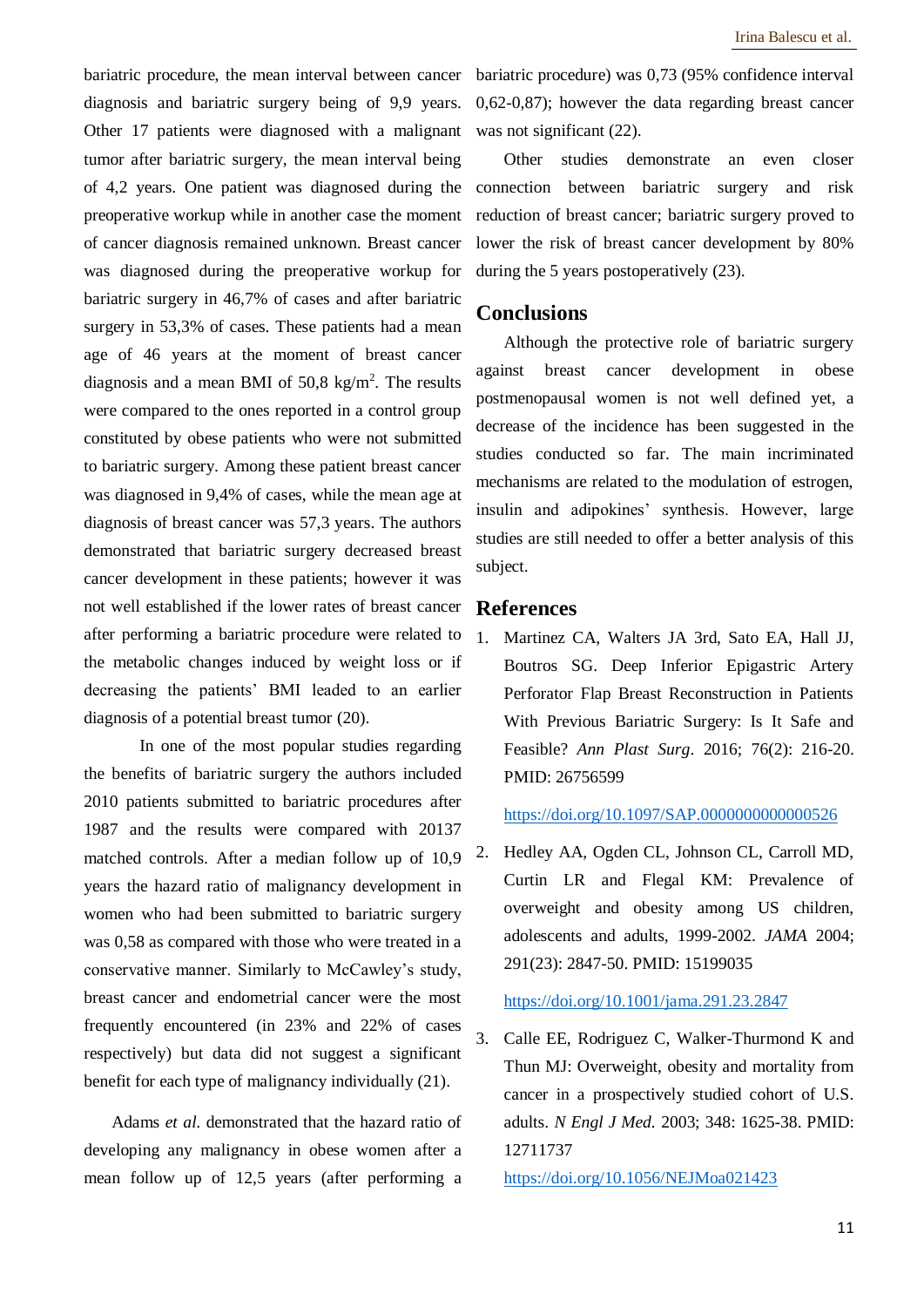- 4. Calle EE and Thun MJ: Obesity and cancer. *Oncogene* 2004; 23(38): 6365-78. PMID: 15322511 <https://doi.org/10.1038/sj.onc.1207751>
- 5. Ostlund MP, Lu Y and Lagergren J. Risk of 11. Suzuki R, Iwasaki M, Inoue M, Sasazuki S, obesity-related cancer after obesity surgery in a population-based cohort study. *Ann Surg* 2010; 252(6): 972-76. PMID: 20571362

#### <https://doi.org/10.1097/SLA.0b013e3181e33778>

6. Renehan AG, Tyson M, Egger M, Heller RF and Zwahlen M. Body-mass index and incidence of cancer: a systematic review and meta-analysis of prospective observational studies. *Lancet* 2008; 371: 569-578. PMID: 18280327

## [https://doi.org/10.1016/S0140-6736\(08\)60269-X](https://doi.org/10.1016/S0140-6736(08)60269-X)

- 7. Petit JY, Maisonneuve P, Rotmensz N, Bertolini F, Clough KB, Sarfati I, Gale KL, Macmillan RD, Rey P, Benyahi D, Rietjens M. Safety of Lipofilling in Patients with Breast Cancer. *Clin Plast Surg*. 2015; 42(3): 339-44. PMID: 26116939 <https://doi.org/10.1016/j.cps.2015.03.004>
- 8. Gunter MJ, Hoover DR, Yu H, Wassertheil-Smoller S, Rohan TE, Manson JE, Li J, Ho GY, Xue X anderson GL, Kaplan RC, Harris TG, HD. Insulin, insulin-like growth factor-I and risk of breast cancer in postmenopausal women. *J Natl Cancer Inst* 2009; 101(1): 48-60. PMID: 19116382 <https://doi.org/10.1093/jnci/djn415>
- 9. Avashia YJ, Desrosiers AE 3rd, Flores JI. A second superior gluteal artery perforator flap with previous liposuction to the same breast after resection of initial SGAP breast reconstruction due to cancer recurrence. *Microsurgery*. 2012; 32(6): 482-4. PMID: 22718270

<https://doi.org/10.1002/micr.21989>

10. Winfree LE, Henretta MS, Hallowell PT, Modesitt SC. Pre-operative gynecologic evaluation of bariatric surgery patients: improving cancer detection in a high-risk population. *J Am Coll Surg.* 2010; 211(2): 256-62. PMID: 20670865 <https://doi.org/10.1016/j.jamcollsurg.2010.03.011>

- Sawada N, Yamaji T, Shimazu T and Tsugane S: Body weight at age 20 years, subsequent weight change and breast cancer risk defined by estrogen and progesterone receptor status--the Japan public health center-based prospective study. *Int J Cancer* 2011; 129(5): 1214-24. PMID: 21064092 <https://doi.org/10.1002/ijc.25744>
- 12. Zhang X, Tworoger SS, Eliassen AH and Hankinson SE. Postmenopausal plasma sex hormone levels and breast cancer risk over 20 years of follow-up. *Breast Cancer Res Treat* 2013; 137(3): 883-92. PMID: 23283524

<https://doi.org/10.1007/s10549-012-2391-z>

13. Gusenoff JA, Koltz PF, O'Malley WJ, Messing S, Chen R, Langstein HN. Breast cancer and bariatric surgery: temporal relationships of diagnosis, treatment, and reconstruction. *Plast Reconstr Surg*. 2009; 124(4): 1025-32. PMID: 19935285

<https://doi.org/10.1097/PRS.0b013e3181b457ea>

- Howard BV, Wylie-Rosett J, Burk RD, Strickler 14. Goodwin PJ, Stambolic V, Lemieux J, Chen BE, Parulekar WR, Gelmon KA, Hershman DL, Hobday TJ, Ligibel JA, Mayer IA, Pritchard KI, Whelan TJ, Rastogi P and Shepherd LE: Evaluation of metformin in early breast cancer: a modification of the traditional paradigm for clinical testing of anti-cancer agents. *Breast Cancer Res Treat*. 2011; 126(1): 215-20. PMID: 20976543 [https://doi.org/10.1007/s10549-010-](https://doi.org/10.1007/s10549-010-1224-1) [1224-1](https://doi.org/10.1007/s10549-010-1224-1)
	- 15. Jarde T, Perrier S, Vasson MP and Caldefie-Chezet F. Molecular mechanisms of leptin and adiponectin in breast cancer. *Eur J Cancer* 2011; 47(1): 33-43. PMID: 20889333

<https://doi.org/10.1016/j.ejca.2010.09.005>